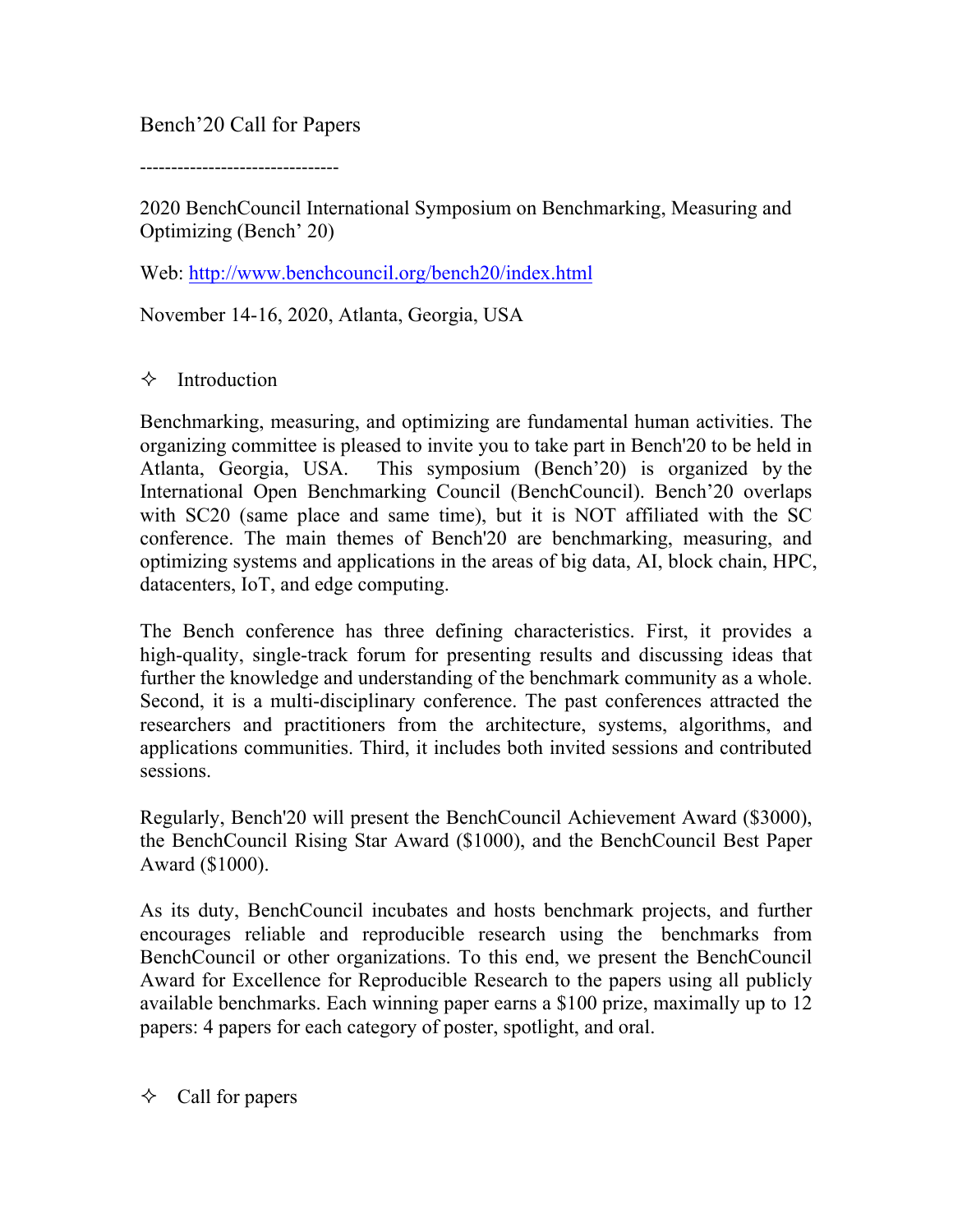# Topics

Specific topics of interest include, but are not limited to, the following.

- \*\* Synthetic or real-world data sets of:
- \*\* Benchmark, measurement, and optimization of:
- \*\* Benchmark specifications and open-source implementation reports of:

\*\* Methodologies, abstractions, metrics, algorithms, and tools in benchmarking, measurement, and optimization for:

\*\* Benchmark-driven domain-specific co-design of:

\*\* Test methodologies and systems of:

\*\* Workload characterization of:

- Big data
- AI
- HPC
- Machine learning
- Big scientific data
- Datacenters
- Cloud
- Warehouse-scale computing
- Mobile robotics
- Edge and fog computing
- IoT
- Block chain
- Data management and storage
- Medicine, finance and education

## $\Diamond$  Paper Submission:

Papers must be submitted in PDF. For a full paper, the page limit is 15 pages in the LNCS format, not including references. For a short paper, the page limit is 8 pages in LNCS format, not including references. The submissions will be judged based on the merit of the ideas rather than the length. After the conference, the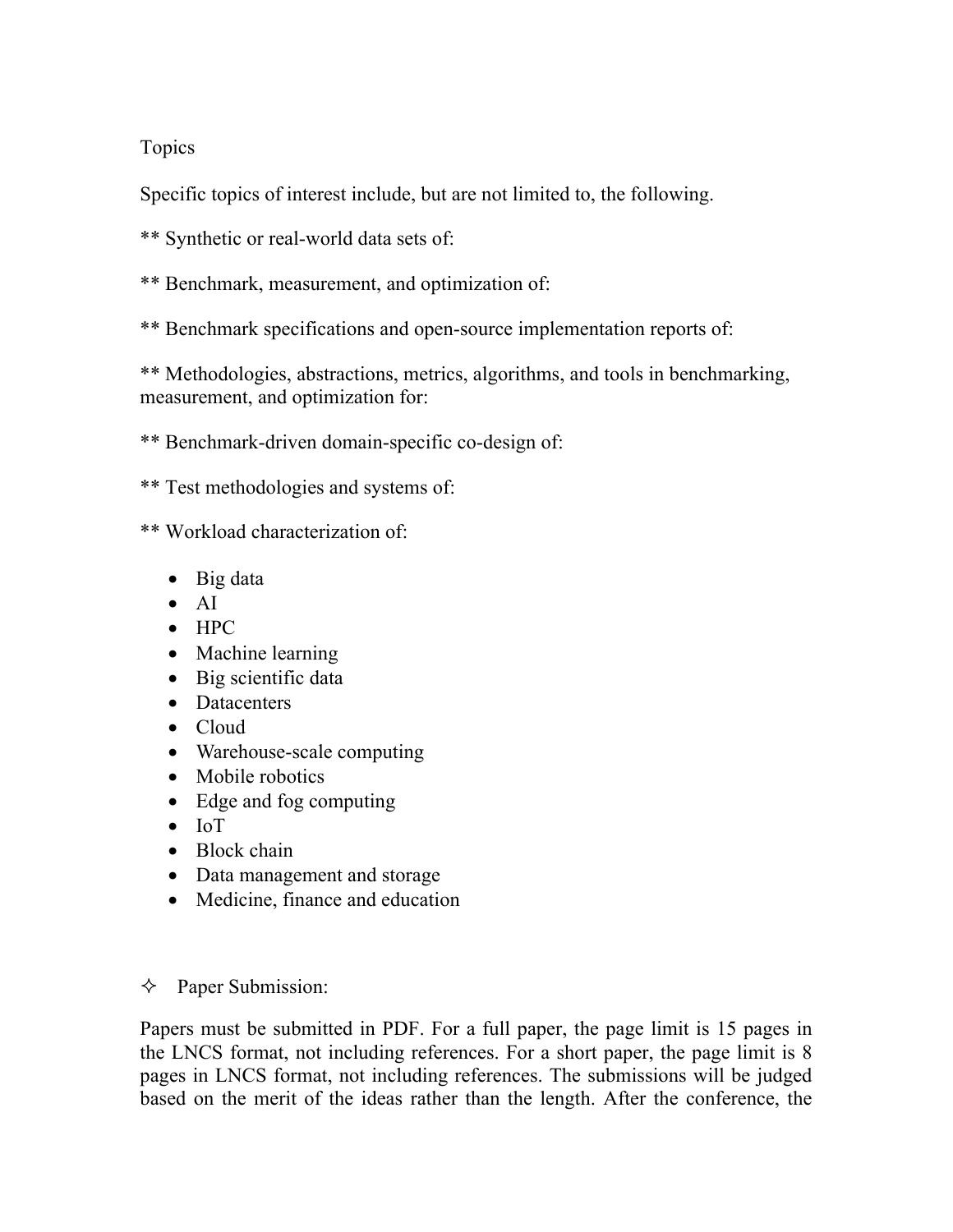proceeding will be published by **Springer LNCS (Indexed by EI)**. Please note that the LNCS format is the final one for publishing.

After the acceptance decisions are made, the presentation mode of each paper is determined based on the recommendations as poster, spotlight, or oral. All accepted papers, regardless of presentation mode, appear in the proceedings as full-length papers.

At least one author must pre-register for the symposium, and at least one author must attend the symposium to present the paper. Papers for which no author is pre-registered will be removed from the proceedings.

### **Formatting Instructions**

#### *LNCS format:* LaTex Template

Please make sure your submission satisfies ALL of the following requirements:

- Paper must be submitted in printable PDF format.
- Please number the pages of your submission.
- The submission must be formatted for black-and-white printers. Please make sure your figures are readable when printed in black and white.
- The submission must describe unpublished work that is not currently under review of any other conference or journal venues.

## **Submission site:**

https://easychair.org/my/conference?conf=bench20#

## $\Diamond$  Important Dates

Regular submission

Registration of abstract (non-mandatory): July 15, 2020 (Anywhere on Earth) Paper Submission: Aug 15, 2020 (Anywhere on Earth) Acceptance Notification: Sep 15, 2020 Camera-ready Version: Nov 1, 2020

## $\Diamond$  Organization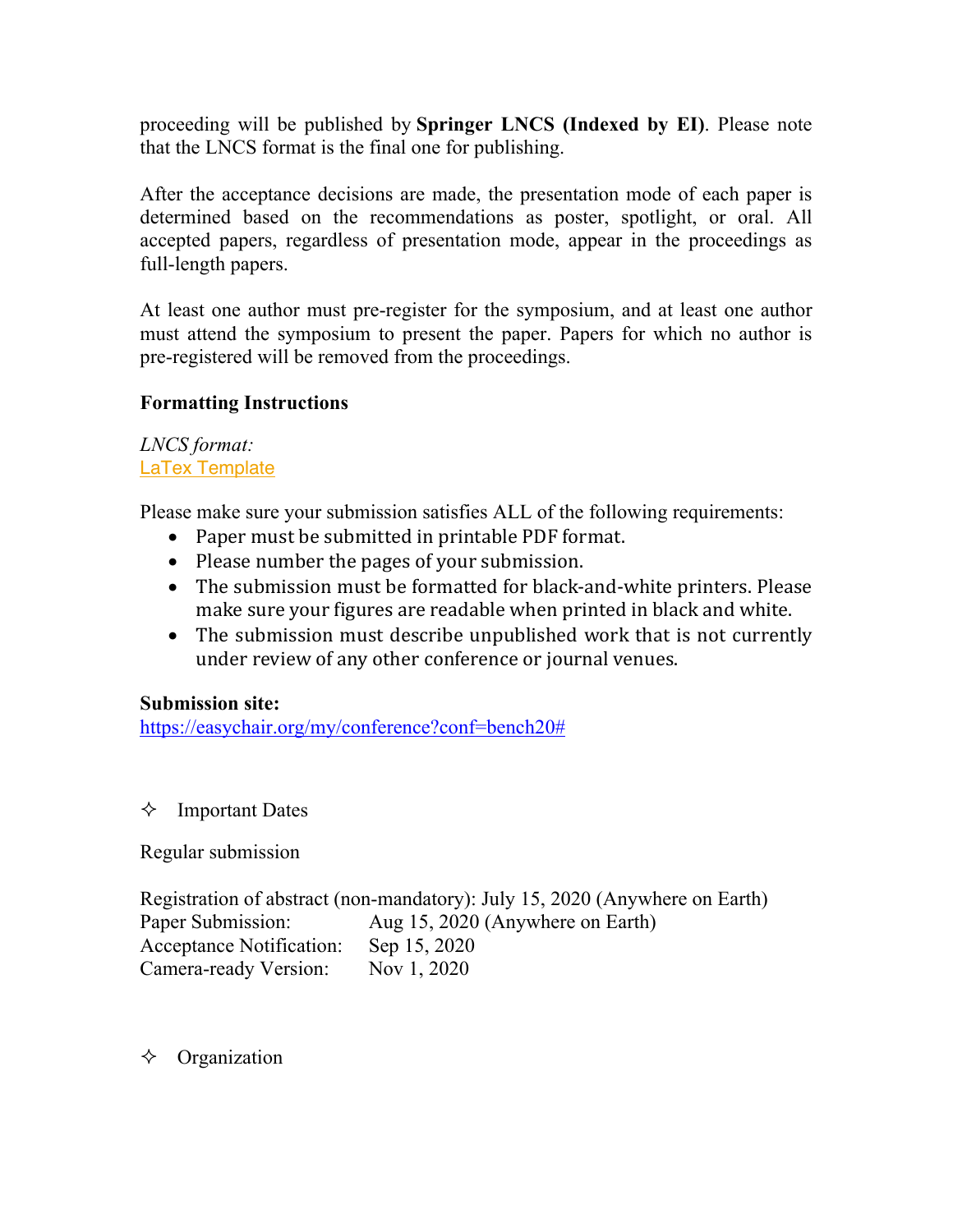| General Chair                                           | Jianfeng Zhan (BenchCouncil and Chinese Academy of<br>Sciences)                                                                                                                                 |
|---------------------------------------------------------|-------------------------------------------------------------------------------------------------------------------------------------------------------------------------------------------------|
| <b>TPC Chairs</b>                                       | Felix Wolf (Technical University of Darmstadt)                                                                                                                                                  |
|                                                         | Wanling Gao (ICT, Chinese Academy of Sciences)                                                                                                                                                  |
| Award<br>Committees                                     | Lizy Kurian John (The University of Texas at Austin)                                                                                                                                            |
|                                                         | D.K. Panda (The Ohio State University)                                                                                                                                                          |
|                                                         | Geoffrey Fox (Indiana University)                                                                                                                                                               |
|                                                         | Jianfeng Zhan (BenchCouncil and Chinese Academy of<br>Sciences)                                                                                                                                 |
|                                                         | We welcome the industry leaders as sponsors to provide<br>the honorariums for the following awards.                                                                                             |
| <b>BenchCouncil</b><br>Achievement<br>Award             | This award recognizes a senior member who has<br>made long-term contributions to benchmarking,<br>measuring, and optimizing. The winner is eligible<br>for the status of a BenchCouncil Fellow. |
|                                                         | (\$3,000)                                                                                                                                                                                       |
| <b>BenchCouncil</b><br><b>Rising Star</b><br>Award      | This award recognizes a junior member who<br>demonstrates outstanding potential for research and<br>practice in benchmarking, measuring, and<br>optimizing.                                     |
|                                                         | (\$1,000)                                                                                                                                                                                       |
| <b>BenchCouncil</b><br><b>Best Paper</b><br>award Chair | This award recognizes a paper presented at the<br>Bench conferences, which demonstrates potential<br>impact on research and practice in benchmarking,<br>measuring, and optimizing.             |
|                                                         | (\$1,000)                                                                                                                                                                                       |
| <b>BenchCouncil</b><br>Award for                        | BenchCouncil incubates, hosts benchmark projects,<br>and further encourages reliable and reproducible                                                                                           |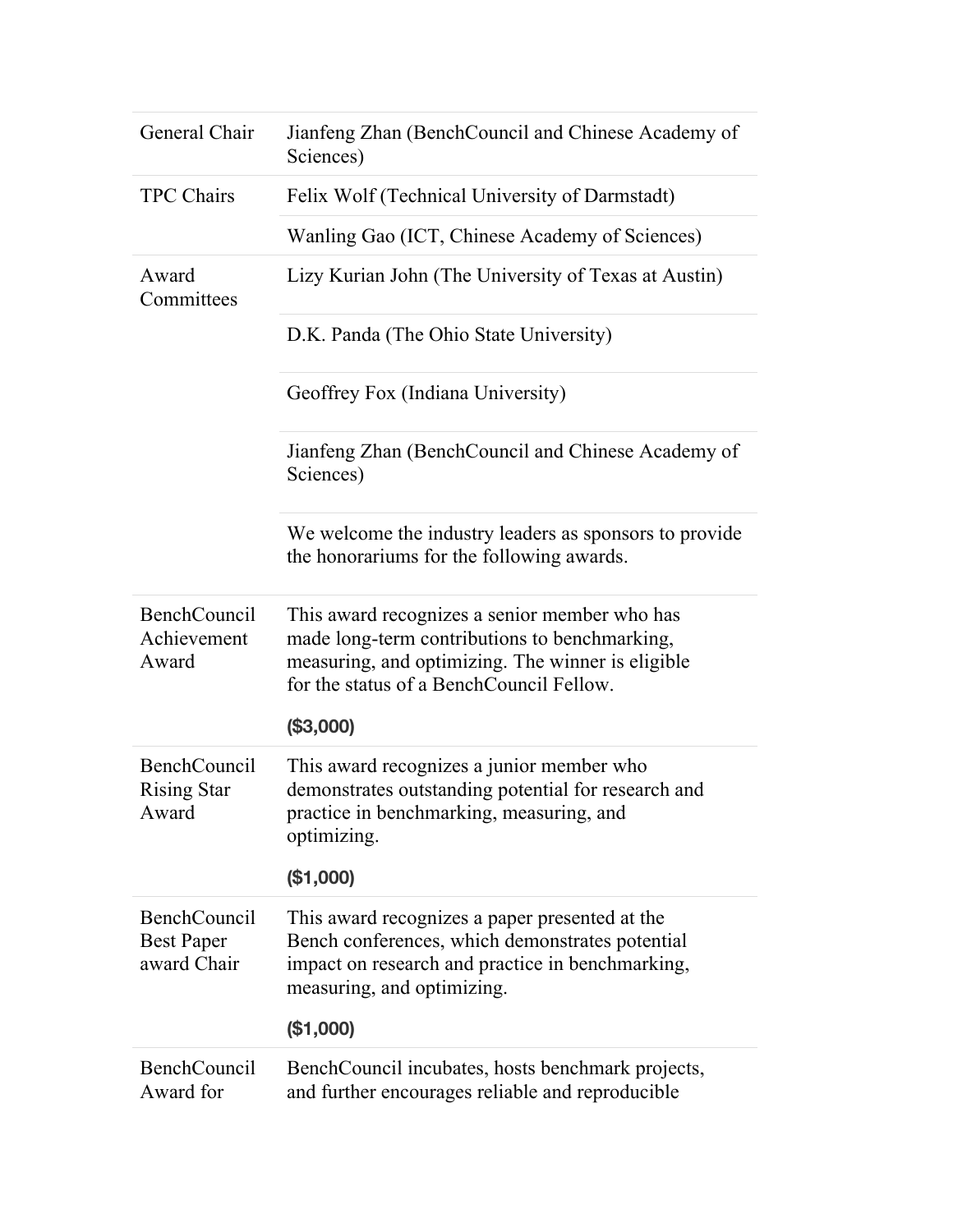| Excellence for<br>Reproduceable<br>Research | research using the benchmarks from BenchCouncil<br>or other organizations. To that end, we present the<br>BenchCouncil Award for Excellence for<br>Reproducible Research to the papers using all<br>publicly available benchmarks. Each winning paper<br>earns a \$100 prize, maximally up to 12 papers: 4<br>papers for each category of poster, spotlight, and<br>oral. |
|---------------------------------------------|---------------------------------------------------------------------------------------------------------------------------------------------------------------------------------------------------------------------------------------------------------------------------------------------------------------------------------------------------------------------------|
| Submission<br>Chair                         | Rui Ren (Cyberspace Security Research Institute Co.,<br>Ltd.                                                                                                                                                                                                                                                                                                              |
|                                             | Publicity Chairs Ali Jannesari (Iowa State University)                                                                                                                                                                                                                                                                                                                    |
|                                             | Akihiro Nomura (Tokyo Institute of Technology)                                                                                                                                                                                                                                                                                                                            |
|                                             | Chen Zheng (ICT, Chinese Academy of Sciences)                                                                                                                                                                                                                                                                                                                             |
|                                             | Zhen Jia (Amazon)                                                                                                                                                                                                                                                                                                                                                         |
|                                             | Biwei Xie (ICT, Chinese Academy of Sciences)                                                                                                                                                                                                                                                                                                                              |

#### $\Diamond$  Technical Program Committee

Matthew Bachstein, University of Tennessee, Knoxville Woongki Baek, UNIST David Bermbach, TU Berlin Arne Berre, SINTEF Ben Blamey, Uppsala University K. Selcuk Candan, Arizona State University Florina Ciorba, University of Basel Zhihui Du, Tsinghua University Vladimir Getov, University of Westminster Ryan E. Grant, Sandia National Laboratories Cheol-Ho Hong, Chung-Ang University Yunyou Huang, Guangxi Normal University Sascha Hunold, TU Vienna